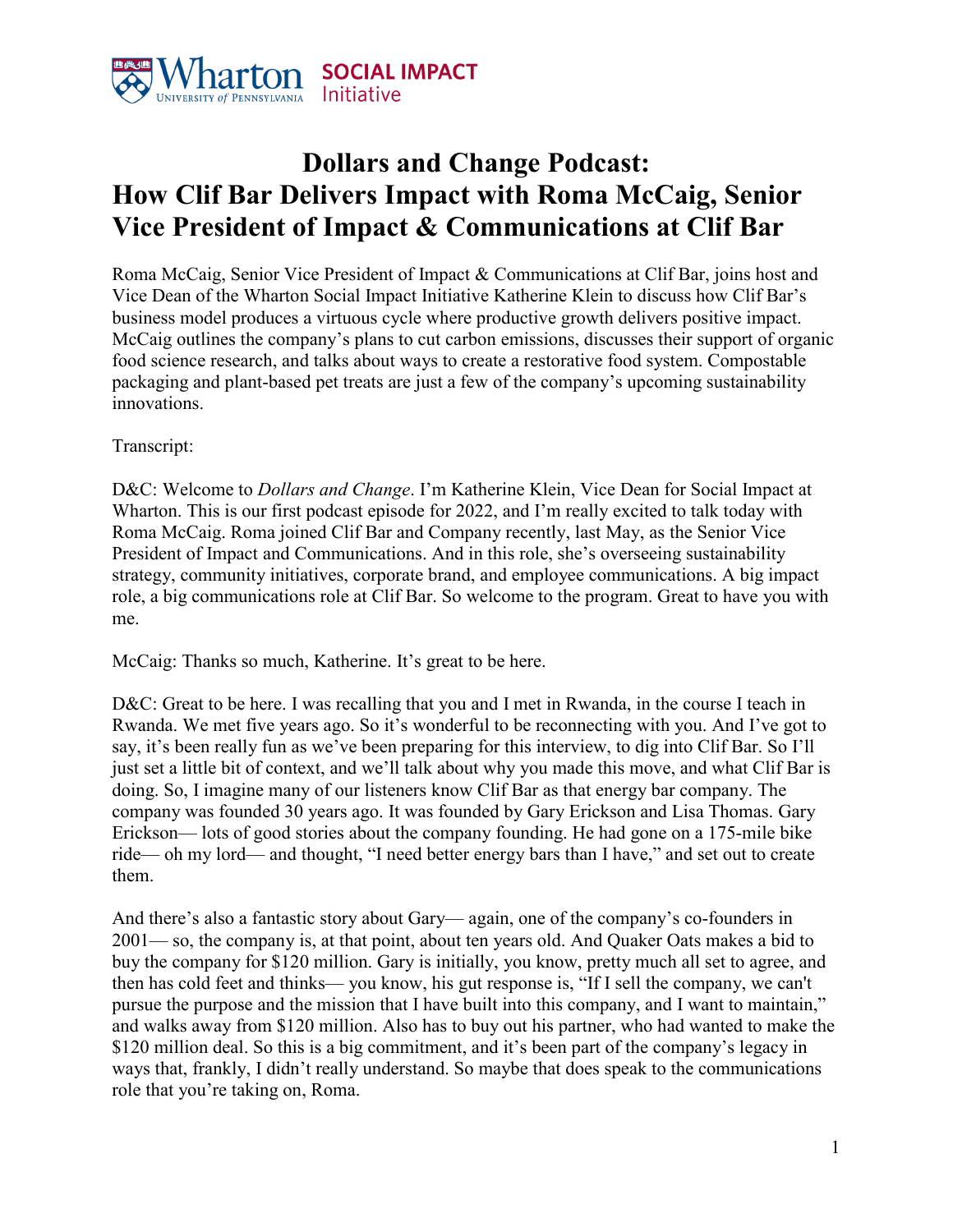

So, I'm going to pause there. We can say more about the company. I guess maybe I'll just say that the company remains privately held, a family and employee-owned company with about 1100 employees. So let's leave that introduction there. You'll elaborate, I'm sure. But tell us why you made this move. Where had you been, and why did you make the move to Clif Bar?

McCaig: Sure. So, just a little bit about my journey, I guess. I had spent 20 years in roles where I was driving change through the communications seat, in health care, in tech, in CPG. And after sitting at a lot of leadership tables being the communications support person at the table, I said, "You know what? I really want to be the person driving the change, leading the change, not supporting the change."

So I made a pivot to strategy and operations. And that is what led me to go to Wharton to get my MBA. And I will say, I really fell into sustainability and social impact. It wasn't something that was kind of on my radar. And it was when I was at Campbell's Soup Company. I had been leading procurement strategy and operations, and our Chief Procurement Officer asked me to take on this thing called responsible sourcing. And for me, it was so fascinating, because the commitments we'd made as a company around animal welfare and fair labor practices were things that me personally, were very important to me. Things that I valued. But I didn't realize along my career, that this was actually something that I could make a bigger difference around.

And so when I saw this opportunity in procurement, I put on my strategy and ops hat. And I said, "Okay. How do we make sure we actually deliver on these commitments, and we actually do make a difference?" And it really meant integrating into operations. Integrating into our strategic plan, our financial investments, our annual operating plan, and our practices and systems, in order to actually get this work done. And so with that, I went on to architect Campbell's first ESG strategy— environmental, social, and governance strategy— where we aligned on 14 focus areas.

And then Clif found me. And I actually knew the CIO at Clif at the time, and he reached out and said, "Hey. We have this new function, and I thought of you. And by the way, Sally Grimes is our CEO." And I knew that, because I was a huge fan of Sally's, and I had been following her career. And I thought, "Wow. It would be amazing to work someday at Clif Bar, and to work for Sally." And then I got this phone call.

And what was so cool about it was, I could take everything I'd ever done in my career, from communications to strategy development to operational efficiency and CSR and bring it all into one job. And that's what Clif offered. And I got to align that with my personal values. And I will say that today, at Clif, it's the first time in my career I actually get to bring my whole self to work.

D&C: That's fantastic.

McCaig: Which is awesome.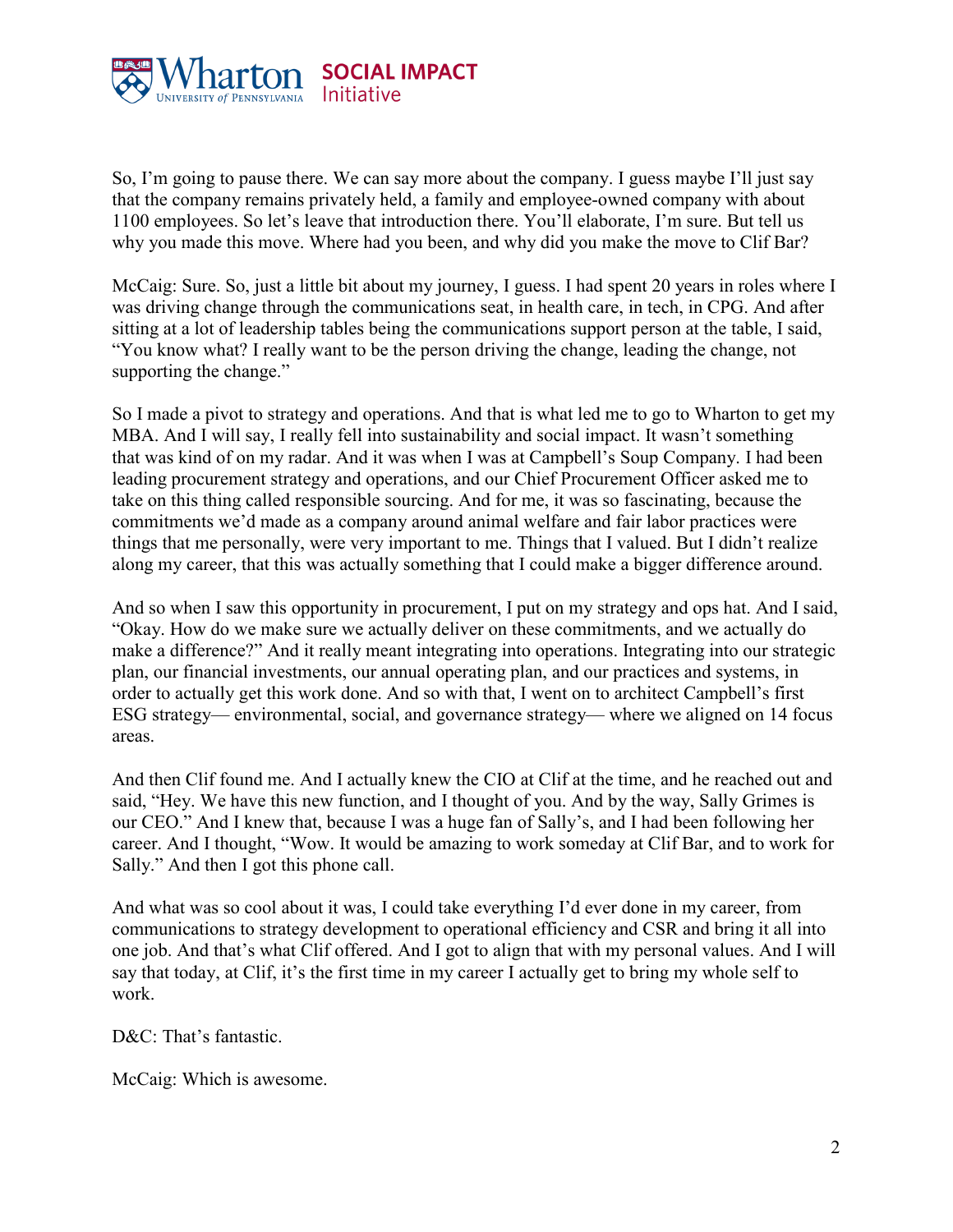

D&C: I want to dig into two things you've said. One, this talking about bringing your whole self, and bringing your values. It reminds me of something that I sometimes say to my students and some of our undergrads and the MBAs at Wharton, who are wondering how they're going to use their values at work, and can they do this? And part of what I sometimes say is, you know, if you stay true to your values, you will find a way to live them at work. You know. They will rear their head in the very best way. And it sounds like that's been true to you. That you had these values, and you've found a way to seize these opportunities and to make the best of them. And I think that's very powerful.

The other thing I want to ask you about is, I want to hear you tell us more about Sally Grimes. So, Sally became the CEO— took over after the founders, who've remained on the board. But she took over, stepped in in the summer of 2020. Not a great time to take over any organization. [LAUGHTER] Always a challenge. In the middle of a pandemic.

McCaig: They recruited her in the middle of a pandemic.

D&C: Yes. You know, "Come join— stay home and lead our company." Right? And I'm curious what it was like to join a new team, and to join a new CEO. I've actually been doing some research on leadership succession, and it's a real opportunity, I think, and a challenge, to be a new leader. And I'd love to hear what you have experienced, being part of a new leadership team.

McCaig: Yeah. Well, one thing I would say is, Sally is masterful at pulling together a team and really identifying people who can work together, who can align easily. Because I think about half of our leadership team, or more, are new to Clif. And some are people that Sally knew from past lives, and some are not. I am not someone she knew from a past life. And yet, she was able to bring together a group of leaders who quickly formed a high-performing team. And we're extremely effective. We just had a board meeting today, and we came out of it with the results of it, and it was just a bunch of high fiving and kudos to each other, and just a lot of support and encouragement. And I would say it's been that way since I joined the company.

Sally is extremely decisive. She's very clear, she's very decisive. But she also leads with empathy. And she's extremely kind. And with that, she just emits that in a room. It just comes through. And she hires people who are also that way. And so we're all more than just about delivering the numbers. And that's where our five aspirations business model really comes into play, too. You have a leadership team that are all aligned with leading a company for more than just one objective, which is a financial bottom line. It's about creating a positive impact on society. And doing that creates this virtuous cycle of productive growth. And so she has found a whole team of people who all believe in that and have come from different organizations and bring unique experiences that, together, make Clif so much more powerful.

D&C: So, describe what these five aspirations are, and then let's dig into what they actually mean, beyond the rhetoric. Beyond the words.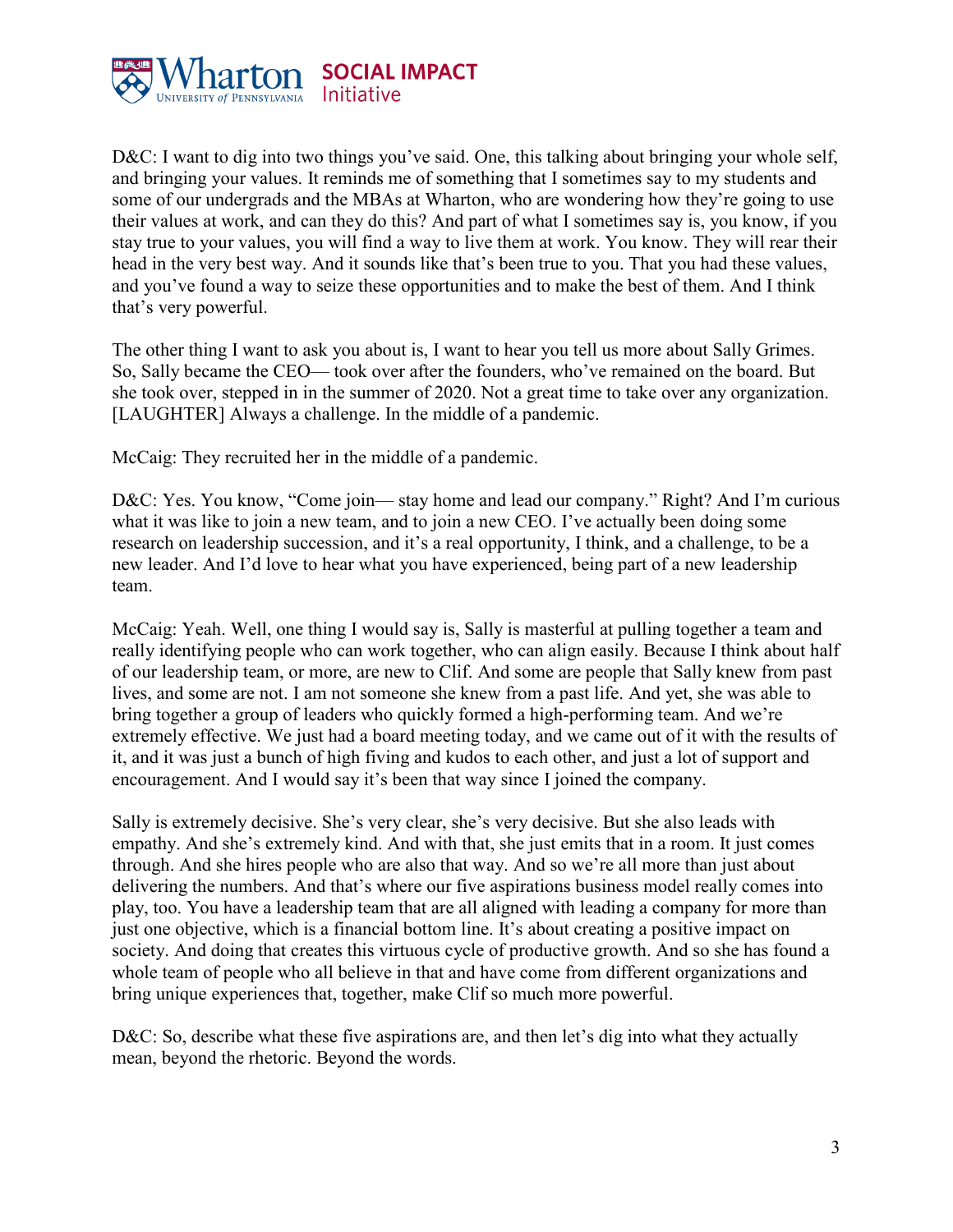

McCaig: Yeah, absolutely. I mean, like I said, our five aspirations— they're a big reason why I'm at Clif Bar. It makes me feel good to come to work every day, knowing that we're thinking about more than just a financial bottom line when we define success. So, start with our 2030 strategy, which we call our growth game plan. It sets a bold goal to double the size of the company by 2030. And with that, we have also set a goal to double the positive impact on humanity. And we know we can do this because of our five aspirations business model. It's powerful because we manage our performance against five bottom lines. And those bottom lines being sustaining our business, sustaining our brands, sustaining our people, sustaining our planet, and sustaining our communities. And we've actually written these into our articles of incorporation.

So at its best, Clif's five aspiration model produces this virtuous cycle, as I mentioned, where productive growth allows us to deliver positive impact, and positive impact allows us to continue delivering productive growth. And it means that if we fall short on any aspiration, we're breaking that cycle for all of our aspirations.

McCaig: So, we have made a public commitment to cut our carbon emissions in half by 2030. And we have plans for reducing our emissions within our own operations. We know we can do that. But we also can't achieve this goal without our ingredient suppliers also doing the same. And so we've got momentum, because we've been in climate action conversations with almost all of our key vendors for the past ten years, with things like a program we call 50/50 by 2020, around renewable energy. And in that program, we asked our vendors to use at least 50 percent renewable energy to process the ingredients that we buy from them.

And to help them do this, we've made consulting services available to them at no charge, which they've taken advantage of. And then in some cases, have even gotten to 100 percent renewable energy when it comes to the ingredients that they process for us. So what that helps us do is then achieve our scope three emissions target that we've set, because they're now using more renewable energy to generate the ingredients that they provide us with. That's one example.

D&C: I was also really interested to read about the extent to which your sourcing organic ingredients— the benefits of that. And I will say also, funding— as a faculty member, I'm noticing this. You're funding faculty research and faculty positions in organic food science at several universities.

McCaig: Yeah. We are the largest supporter, I guess, of organic research, in the country. We've made endowments to several universities around organic research, the University of California system being one of those where we've helped them create their Institute for Organic Research. This year, we've committed to also making an endowment to an HBCU focused on agricultural research as well.

And this is important to us, because we've been organic for so many years. And we think that organic agriculture is so much more beneficial to the planet, in terms of the growing practices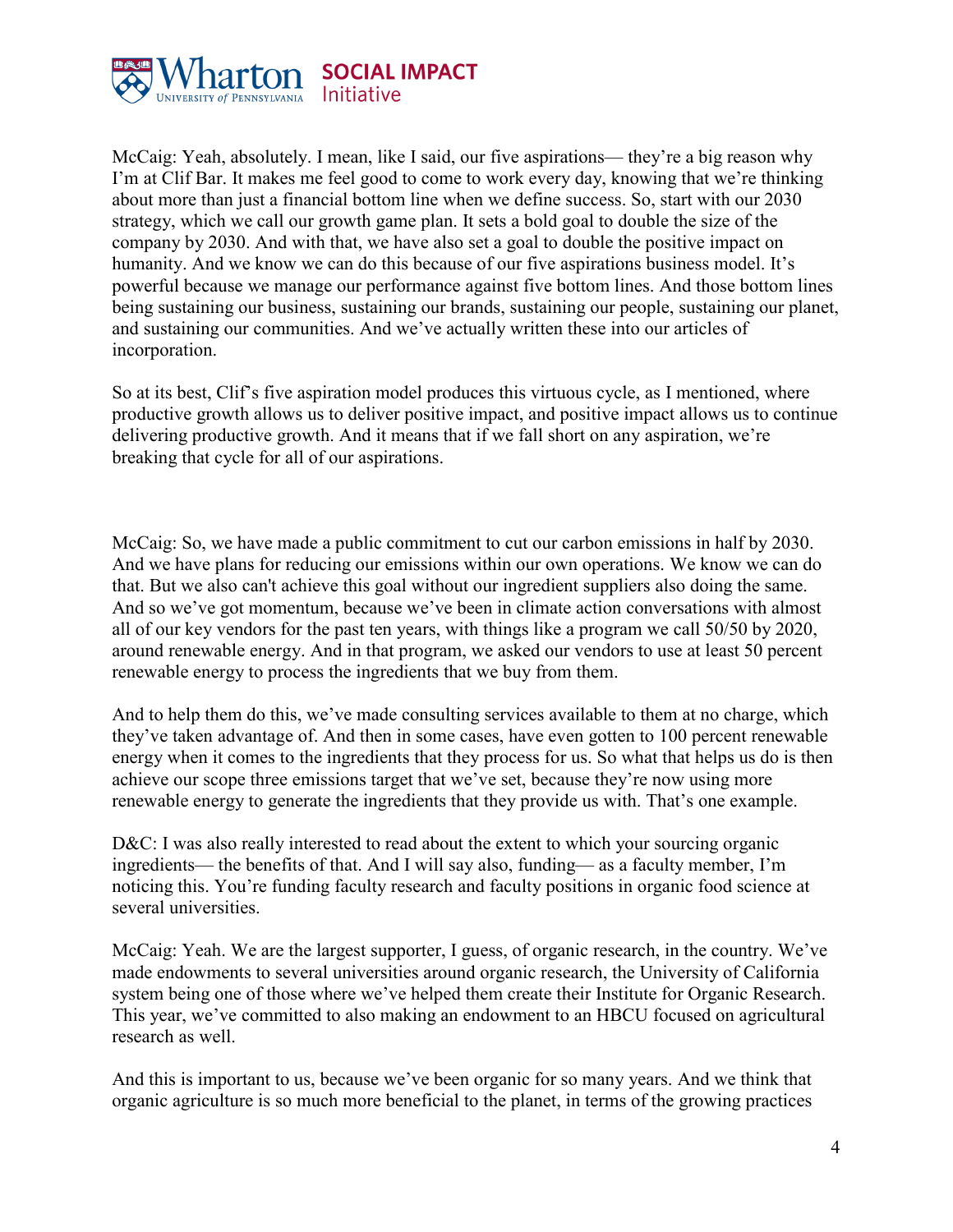

and the positive impacts both on climate and human health. And so we have, to date, procured, I think, over a billion pounds of organic ingredients. And it makes up over 80 percent of the ingredients that go into our products.

D&C: Yeah. It's a great example, and it's helpful for me— I'm not an expert in this area, but to kind of understand the links from organic farming to farm workers. And I know the company has also been generous in philanthropy to farm workers. And this is a place where, when we talk about environmental justice— "Oh. This is an example." Farm workers, working in fields that are or are not chemically treated makes a real difference for people's health.

McCaig: Yes.

D&C: So— yeah, interesting. What about people? This is also one of your aspirations.

McCaig: Yeah. Yeah. So, there's a lot I can say around people, because we can't accomplish our other aspirations without Clif people who are motivated and thriving. This past year especially has been challenging for people, in terms of continuing to work in pandemic conditions, leading to new ways of working, for many. And also, responding to new challenges like supply chains constraints. So as a company, our people aspiration— especially our commitment to keep our people safe— has been our top priority. And it can be around decisions around travel, phasing return-to-office policies— how many lines to run at a bakery, in the midst of large numbers of vacancies and absences— or just recognizing hard work.

One notable example that I'm super proud of is that at the end of 2021, we made the decision to close our bakeries— close all our offices but close our bakeries— for the time between Christmas and New Year's, so that everyone could take much-needed time to recharge. You know, for sure most companies in our same supply situation would not do that. Knowing we may sacrifice making some bars that we need, we put our people first and gave them that muchdeserved reward and rest so that they could come back to '22 refreshed and ready to go.

Another example is around living wage. Our bakeries that we own have been in operation since 2016, and since 2016, we've been paying a living wage. As market wages have increased in Idaho and Indianapolis, where our bakeries are, we continue to meet that commitment. We're also now expanding our living wage approach to all Clif locations, even outside the U.S., and starting this year, we'll be integrating pay equity into our compensation process, which will earn us what's called "fair pay workplace certification." And this gives Clif the distinction of being a leader in ensuring equal pay for equal work throughout the company.

D&C: Can you say more about what pay equity means in this context, and what you're moving towards, what the goal is here?

McCaig: Yeah. So, a lot of companies will set a goal around living wage. And living wage is different from minimum wage, as we know. There's a big difference there.

D&C: And to be clear, a living wage is substantially more, often, than the minimum wage.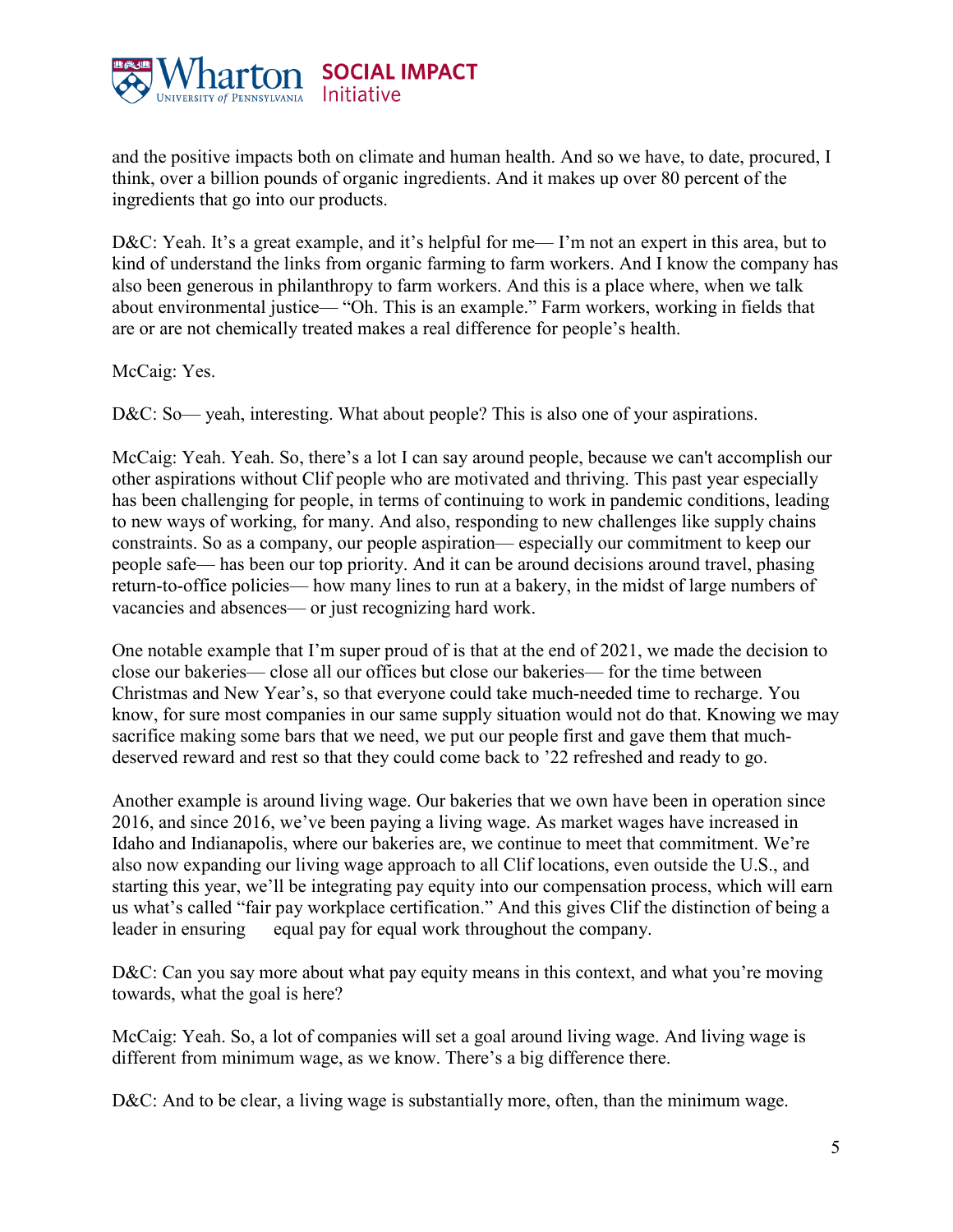

McCaig: It could be double. It could be double, yeah. What living wage does, though, is it sets a floor. And it says that anyone working in this geographic location should be making at least this much, based on what they're trying to support. Be it two working adults, family of four, that kind of thing, in that particular metropolitan area.

But what pay equity does is says, for every level in that organization, this is what equal pay looks like. So you have your floor. But now we're looking at every single level in the organization, and we're ensuring equity across the organization, in terms of pay. Because that's where the gaps are, right? It's not at the floor, necessarily. It's at all those other levels. And you want to be sure that there are no disparities based on gender, in particular.

D&C: Got it. I also will say, I've been intrigued and enjoying reading a little bit about your ESOP, your Employee Stock Ownership Plan, having done research on employee ownership many, many years ago. It's great to see that the company is about 20 percent owned by its employees, that all of your workers are involved in. And these are generous benefits, long-term financial benefits for employees.

So, let me ask a couple of questions about this, as we continue to explore this. You have this role as Senior Vice President of Impact and Communications. So, I've said I'm impressed by the company, and I am, from what I've read and understand. Now, the cynic in me could look at your title and go, "Impact and Communications? Is this just window dressing? They've just told us— so, window dressing, it's impact, and then they're going to try to elevate this with communications. It's a marketing strategy. It's not the real thing. It's just what they're doing to impress customers, and don't look too deeply." That would be the most cynical view of this title. So, talk to us about your role, and I presume you're going to take down that cynical characterization. [LAUGHTER]

McCaig: Well, I mean, I will tell you first of all, it's just not in my nature. So.

D&C: That's true. [LAUGHTER] I know you well enough.

McCaig: You know, it's like, I'm not about window dressing. I need to make sure there is actually something under the covers there. And I'll make sure that it's there. So, the importance of putting impact and communications together is that it really elevates who we are, and what is so important to us at Clif both internally and externally. And I'll unpack that a little.

Within impact, we focus on three major areas within our aspirations. We focus on environmental responsibility, social responsibility— and that's within our own operations, as well as in our supply chain— and then our community impact. Right? And community impact through our employees, through our company programs, and through our brands as well. So that's really what impact looks like.

Now, what we need to do, though, is we need to enlist everyone in the organization to be on that journey, and to play a role in that journey. So communications plays a huge role internally to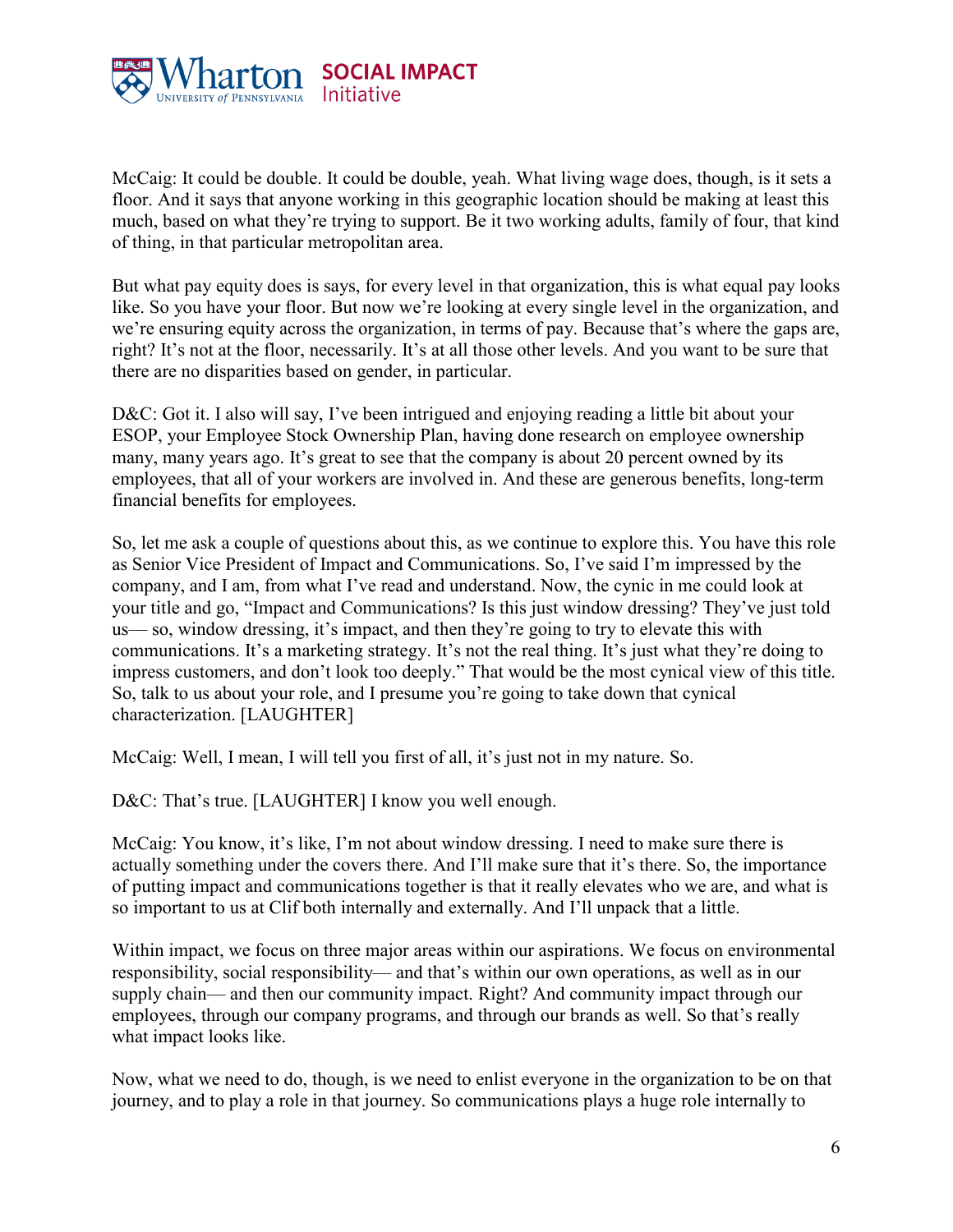

make sure that we are informing, we are engaging, we're connecting our employees to all of these goals and commitments we've made, and that they know specifically what role they can play in delivering on those.

Externally, I will tell you that Clif has— and you said this at the very beginning of our conversation. "I didn't know all these things about Clif." Right? We have prided ourselves on being very humble. But I would argue that that has been somewhat to our detriment. And so our approach is not to be out there thumping our chest. Our approach is to take a show-not-tell approach, and to demonstrate what real action looks like, what real impact looks like, in an effort to influence others to actually do the same and to really join us on that journey.

So if I think about what our purpose is, which is to redesign the business of food for health, equity, and earth— we don't want to be alone on this journey. We can't, alone, redesign the business of food. We need our peers, our suppliers, our customers, our consumers, all to join us on that journey. And the only way we're going to be able to do that is if we're out there, actively telling our story and sharing very specific examples of what we're doing.

D&C: That's fascinating. Say more about how you envision this happening. When you talk about redesigning the business of food, I am struck by the fact that you've been in the food industry, and Sally has been in the food industry, for a long time. How does Clif Bar, a successful brand, a well-known company— still a relatively small, I think, privately-held company— how does it play this role in influencing the entire food industry?

McCaig: Well, I mean, I think there are a number of ways. One is leading by example. You mentioned we were born on a bike, 30 years ago. Right? That's how Gary envisioned this whole idea of having a better energy bar. And it was purposely crafted, then. So a lot of who we are today came with us at day one. We have, since then, seen ourselves as this test kitchen that really aims to disrupt the food industry and prove that it can feed a collective good. And so to do that, we have to provide examples.

One is around buying plant-based organic ingredients, right? We're very vocal about that. We have produced videos about why organic almonds are better than conventional almonds. We have promoted the development of organic seed and organic farming. We advocate for things like the Farm Bill. So we play a very active role there, both in how we operate our business, but also, where we show up. Policy and advocacy is a big piece of that, too. We have people on our team at Clif in government affairs, who play an active role— both with the Organic Trade Association, but also the USDA— on really trying to push forward the importance of organic.

So that's one example. We also talk about how we think the food system can be restorative. We operate the world's first zero-waste bakery. Right? And we would— it's something that we're not hiding. We love to showcase our bakery in Twin Falls, Idaho, because it's remarkable. You know, we have this phenomenal renewable energy, or solar energy, farm. And that whole farm has a pollinator habitat growing underneath it. It's just really phenomenal, the things that we've done there.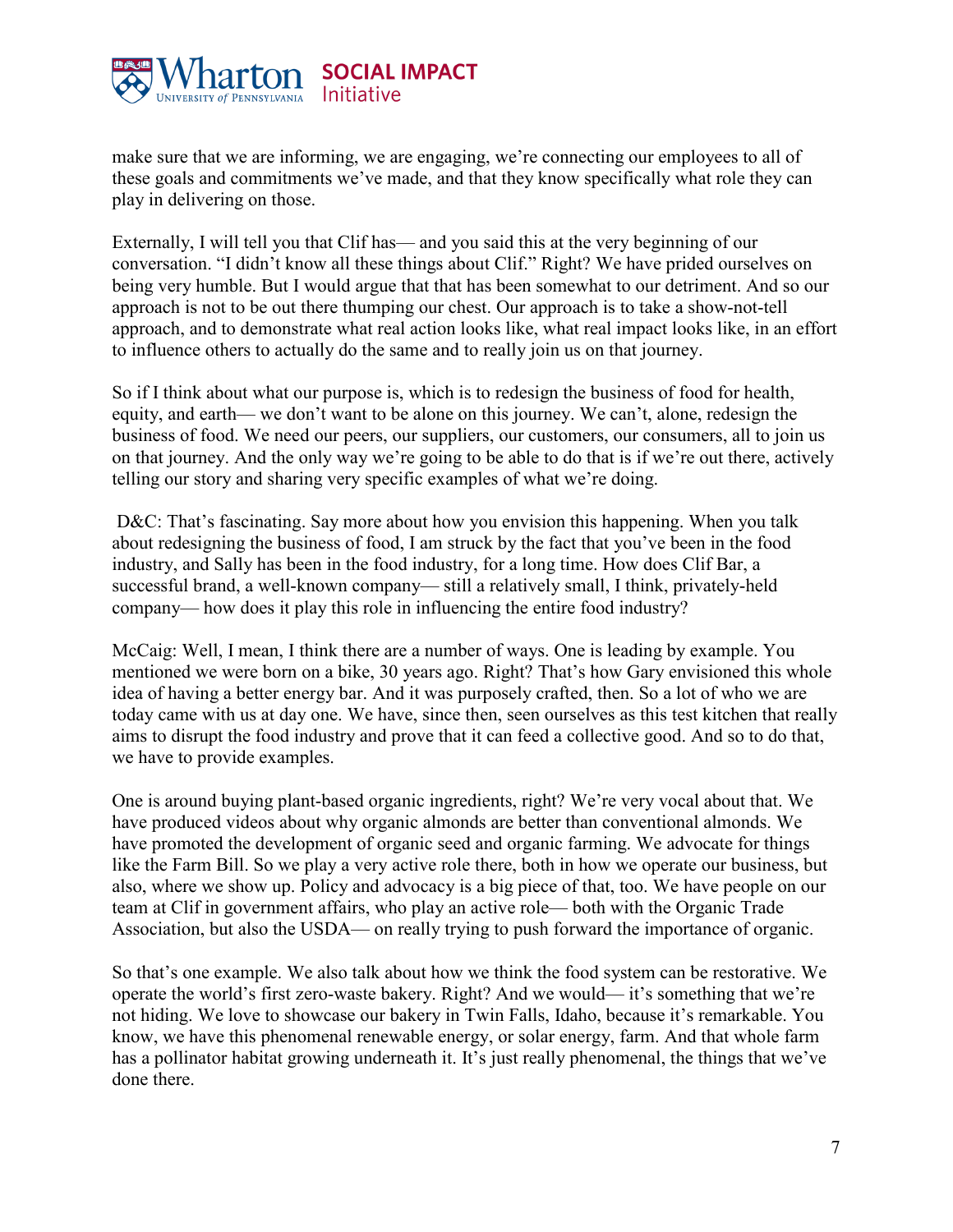

We are working on compostable packaging right now. We recognize that our packaging is not sustainably ideal. And so our goal is to be able to move to industrially compostable packaging, and we've been testing a lot of films. I did a backpack test, which was a ton of fun, where I took Clif Bar products in a bunch of different compostable wrappers for three weeks on my travels, in my backpack. And then brought it back and we had to see, "How did it hold up? How did the product hold up? How did the packaging hold up?" So there's just a lot of testing where employees are involved.

This is the kind of thing where we don't want to keep this knowledge to ourselves. We want to bring people along on our journey and share with them what we're learning, so they, too, can also be making these changes.

D&C: A couple of final questions for you. One— you talk about the virtuous cycle of what you're trying to achieve. Doubling the size of the company, doubling the impact. I'm curious on the one hand, we have a lot of rhetoric and stories that support that. On the other hand, there's plenty of evidence that impact and profit don't go hand in hand. That achieving serious impact, at least in some industries, doesn't always bring you the profits that we would hope for. So I'm just curious if you can describe how you see the virtuous cycle happening, and are there instances where it gets sticky? Where there is friction? Where it doesn't work?

McCaig: Yeah. I mean, the fact that we have five aspirations, and we use them for decision making— there's natural conflict built into that, right? Because you can't check every aspiration box in every decision. And we have to think about, "Okay. Are we going to prioritize one over another?" But it's going to be an aligned decision that we, as a leadership team, have made.

So it's one of those things that we use to hold ourselves accountable. But we also say, "Well, what's the trade-off? What are we giving up, to do this?" In some cases, organic being a great example of that, we're selling a product that costs more to make. And we're competing with products that aren't using organic ingredients, at the same price point. But that's a choice we've made.

D&C: And then another question for you. ESG. We hear a lot of conversation about ESG, environmental, social, and governance standards. Do you think of what you are doing, and what Clif is doing, as ESG? Do you think of the company as a model of ESG success? Do you think of it as something that's— I mean, we run into all these definitional issues here about, what the heck do all these terms mean? But I'm curious how you think about ESG, and how you think about Clif vis a vis ESG standards.

McCaig: I used to have this slide that I would share with leadership that said, "Sustainability  $=$ ESG." It's the new term, right, to talk about the same stuff, essentially. The way I think about ESG is, this is about ensuring that you are running your business, making good business choices, and you're thinking about all the different risks associated with your business. And you're building those into your management model. So what's happening today around ESG is, companies are using it— this is Roma, speaking here. But I think companies are using it more of a compliance mechanism. It's like, ESG, to me, is the bottom, now. ESG is the minimum you